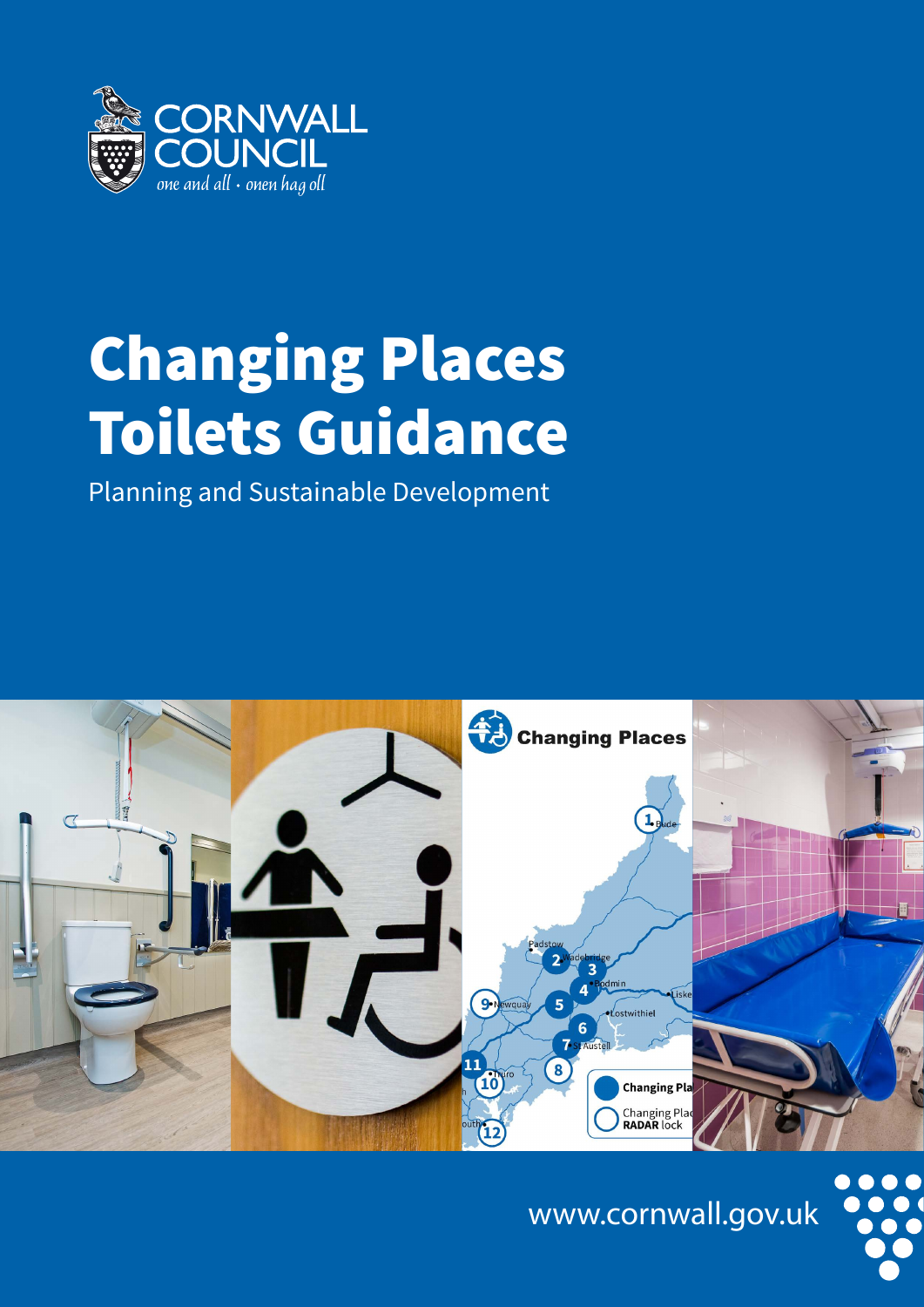"We want to make Cornwall as accessible as possible to everyone. Cornwall Council is encouraging Changing Places Toilets in all appropriate destinations and developments as they transform experiences for many residents, visitors and their families."

#### Councillor Sally Hawken, Portfolio Holder for Children & Wellbeing

# **Background**

It is important that people with profound, complex and multiple disabilities and impairments are able to safely, comfortably and hygienically spend time away from their home. Changing Places Toilets (CPTs) support this by providing sanitary facilities, with extra space and equipment, that can be used by people who require the assistance of one or two carers/companions. As they are designed for assisted use they should supplement, not replace, standard unisex accessible toilets. They are not appropriate for bariatric use<sup>1</sup> and are not baby changing facilities.



## **What is a Changing Places Toilet?**

CPTs have a floor area of at least 3x4 metres with a ceiling height of 2.4 metres and provide a range of features including:

- Tracking hoist covering the whole room
- Adult changing bench which is adjustable and easy to clean
- Toilet with drop down support rails and 1m clearance each side (from centre of pan)
- (Optional) adjustable shower (hose to reach centre of bench)
- $\bullet$  Adjustable height sink
- Privacy curtain/screen
- Alarm pull cords and reset button
- Comfortable temperature for undressing
- Welcoming and interesting decoration with visual contrast to highlight equipment, door frames and door handles

<sup>1</sup> The room structure, track, hoist and changing bench should operate at a safe working load of 200kg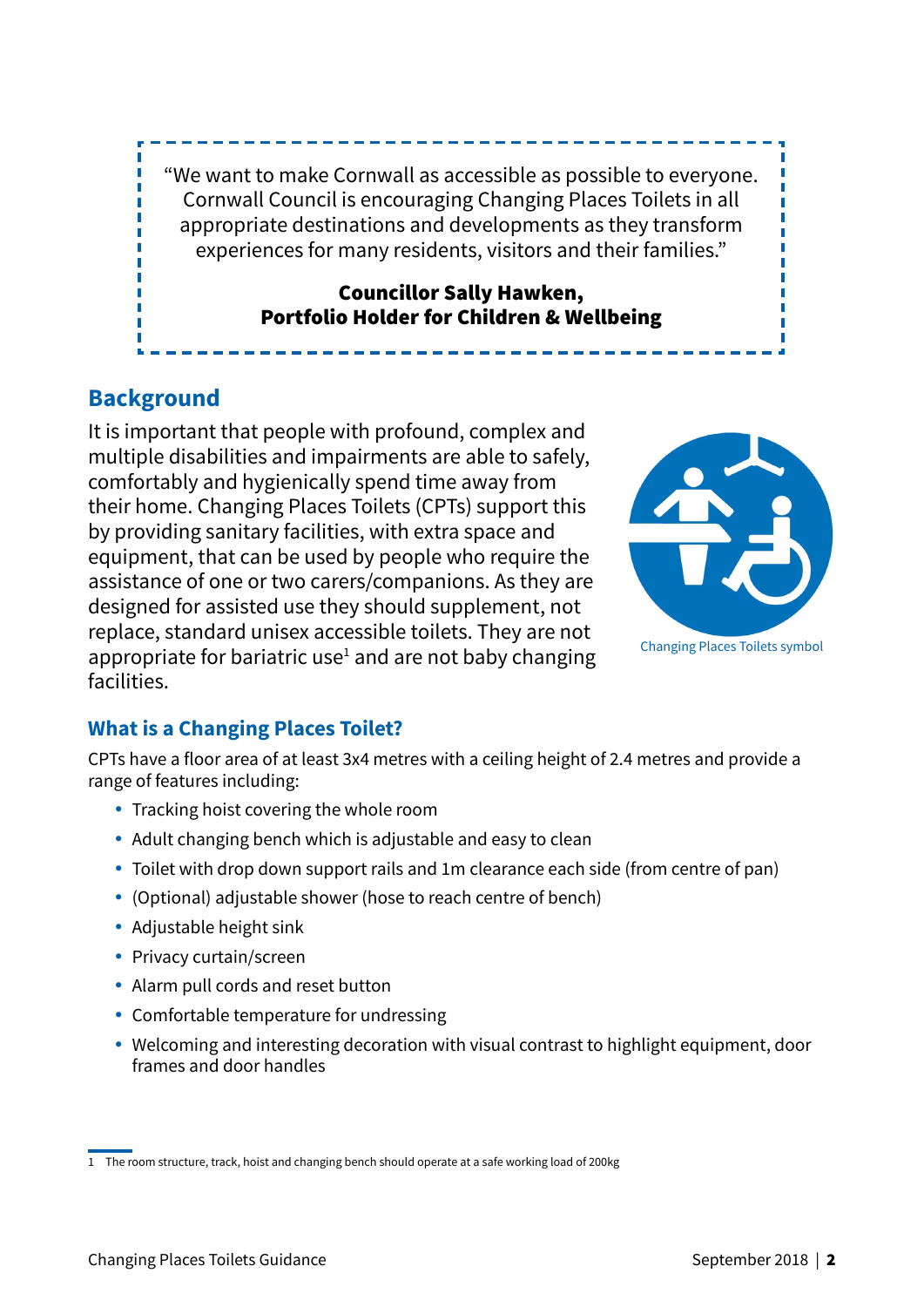For the full specifications of a CPT see [Changing Places](http://www.changing-places.org/the_campaign/what_are_changing_places_toilets_.aspx) and British Standard [BS 8300-2:2018](https://shop.bsigroup.com/ProductDetail?pid=000000000030335835). If you do not have access to the British Standard please see the example layout at Appendix 1. These features are in addition to requirements in [Part M of the Building Regulations](https://www.gov.uk/government/publications/access-to-and-use-of-buildings-approved-document-m).

In some cases facilities that don't meet all of the minimum specifications in the British Standards can be registered as a CPT but you should bear in mind that these cannot be used by as many people.

#### **What are the benefits of a CPT?**

CPTs enable people with profound, complex and multiple disabilities and impairments, and their families to access every day places and stay away from home for longer.



CPTs can also help providers by demonstrating a clear commitment to being inclusive and welcoming, enhancing public safety, attracting the "purple pound" and as an example of a "reasonable adjustment" under the Equality Act 2010.

#### **Where should CPTs be provided?**

Many types of places may be able to accommodate a CPT. They are most needed in every day locations where people pass through or spend time. Locally adapted from BS 8300-2:2018<sup>2</sup>, Cornwall Council is seeking the inclusion of a CPT in largescale public developments such as:

- **a.** major transport terminals and interchanges, e.g. large railway stations and airports
- **b.** roadside service stations
- **c.** sport and leisure facilities, including large hotels
- **d.** cultural centres, e.g. museums, concert halls and art galleries, and faith centres
- **e.** stadiums and large auditoriums
- **f.** large commercial retail premises and shopping centres
- **g.** key buildings within town centres, e.g. town halls, civic centres and main public libraries
- **h.** educational establishments
- **i.** health facilities, such as hospitals, health centres and community practices
- **j.** other visitor attractions, such as theme parks, monitored beaches and parks

<sup>.</sup>Permission to reproduce extracts from British Standards is granted by BSI Standards Limited (BSI). No other use of this material is permitted.<br>British Standards can be obtained in PDF or hard copy formats from the BSI on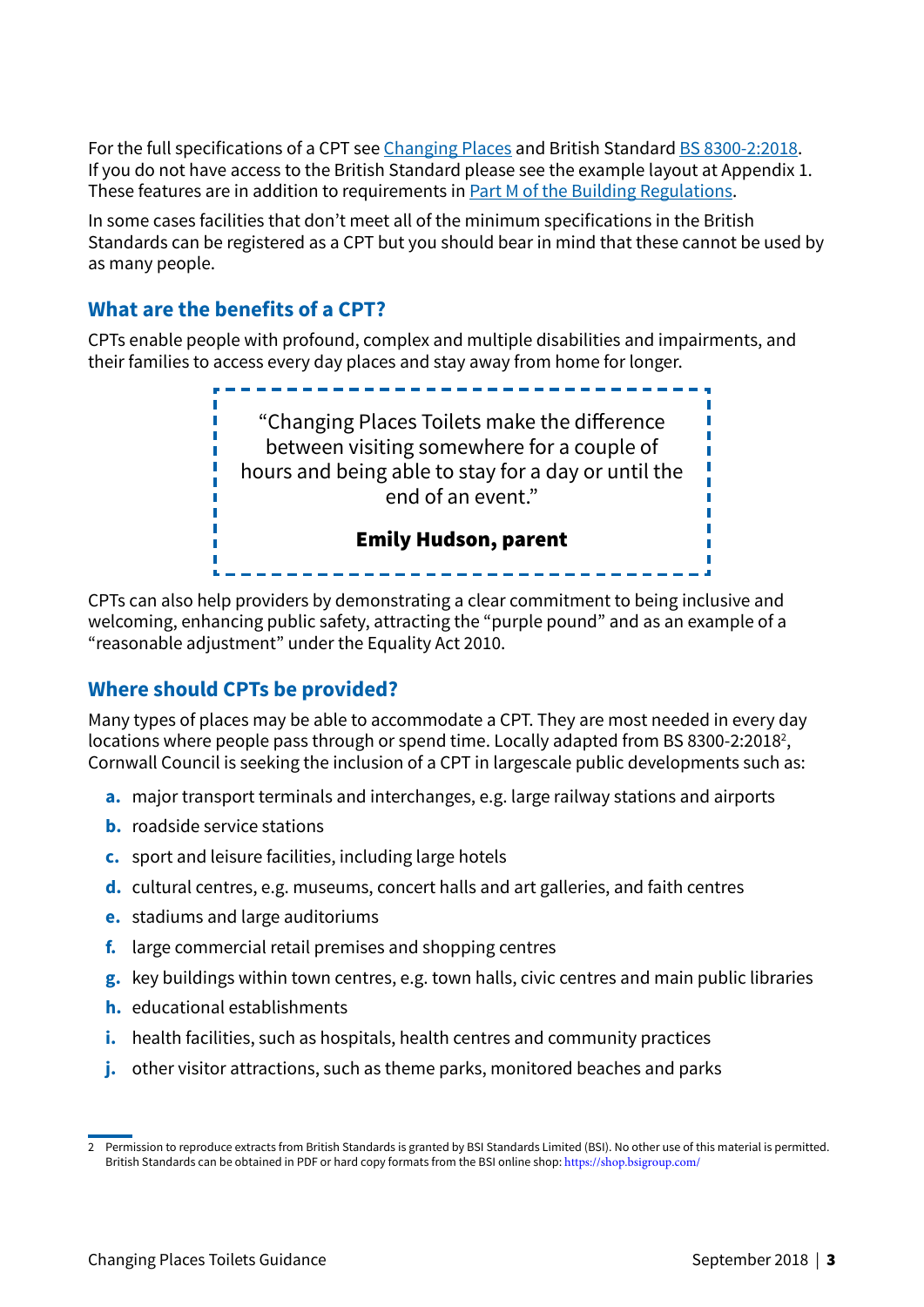### **How do I install and manage a CPT?**

The CPT Consortium sets out [advice for installation](http://www.changing-places.org/install_a_toilet.aspx). In addition to Building Regulations consent, you may also require planning permission and/or listed building consent to install a CPT; Cornwall Council offers a [checking service if you are unsure.](https://www.cornwall.gov.uk/environment-and-planning/planning/planning-advice-and-guidance/do-i-need-planning-consent-or-building-regulations/)

Careful consideration should be given to the location of your CPT in relation to disabled persons' parking, co-location with other visitor facilities and the avoidance of physical barriers, e.g. uneven surfacing, steep slopes and multiple doors. Locating a CPT before any ticket barriers will maximise the number of people who can benefit from the facility.

The appropriate management arrangements will depend on the location, opening hours and likely usage of your CPT. Typically access is freely available within public buildings and visitor complexes where there is surveillance by staff, or via a more managed [locking system](http://www.changing-places.org/install_a_toilet/security_and_access.aspx)  appropriate to the level of security risk where CPTs are in less observed locations.

As with all public toilets, CPTs should be regularly monitored and cleaned to ensure they are kept to a good standard. Venue staff should be familiar with the CTP but are not expected to help visitors use the facilities as assistance will be provided by carers/companions.

#### **How much will a CPT cost?**

Installation costs will vary depending on the specifications of the equipment being installed and whether the CPT is being installed in an existing building, will form a new extension or is being designed into a new building.

As a guide, adapting a suitably sized room to a full CPT will cost from around £15,000. There are lots of variables with new builds; our advice is that you look at installing a CPT as early as possible in the design process so that it can be factored into the space, building schedule and budget. It is worth checking whether you are eligible for *[funding](http://www.changing-places.org/install_a_toilet/faqs/funding.aspx)*.

#### **Publicise and celebrate your CPT!**

CPT providers tell us they take pride in their facilities. Make the most of your CPT by following these tips:

- Display [CPT signage](http://www.changing-places.org/install_a_toilet/signage.aspx) plus clear signs for other toilet / baby changing facilities so that people use the most appropriate facilities
- $\bullet$  Register your facility on the [CPT website](http://www.changing-places.org/install_a_toilet/registration_form.aspx) with accurate details such as opening times, precise location and whether a key or coins are needed
- Tell your customers by updating your website and social media, host a media launch and have fun with the [CPT selfie kit](http://www.changing-places.org/news/the_selfie_kit.aspx)
- Let Cornwall Council know by emailing us using the address below
- Enter to win [Loo of the Year](http://www.loo.co.uk/)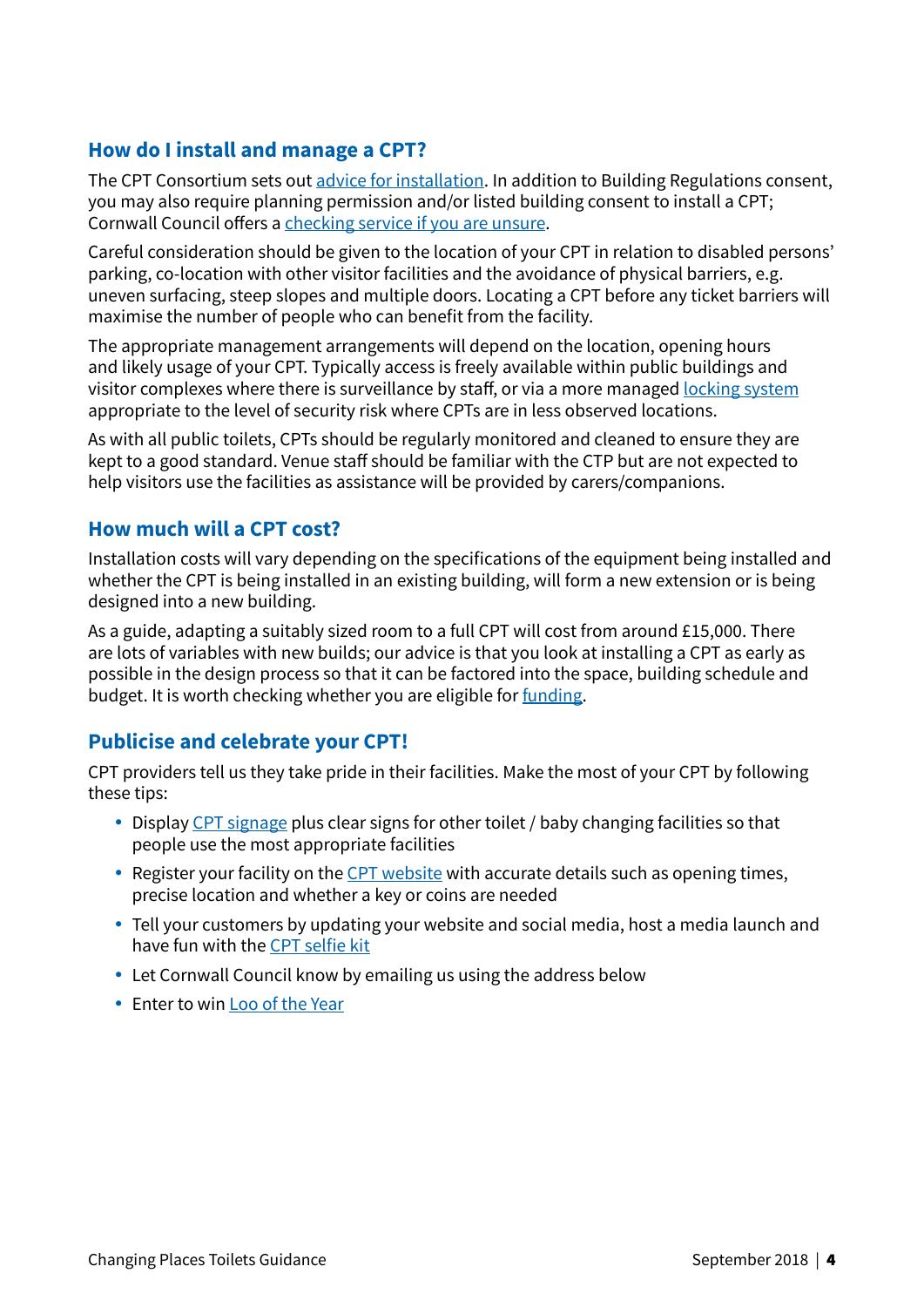### **Appendix 1: Example of fittings and accessories in a changing places toilet**

Extract from British Standard BS 8300-2:2018<sup>2</sup>



#### **Key**

- 1 Paper towel dispenser 11 Waste disposal bin
- 2 Full length mirror
- 3 Large sanitary disposal bin, if possible recessed into the wall
- 
- 5 Full room cover tracked hoist system
- 6 Vertical grab rail
- 7 Drop-down support rails with toilet paper dispensers
- 8 Flat-topped close-coupled cistern providing a back rest and a colostomy bag changing surface for standing users <sup>A)</sup>
- 9 Peninsular WC (see Figure 45 for the location of associated fittings)
- 
- 12 Manually-operated low-noise hand dryer (see Note 2 to **18.5.6.1**)
- 13 Retractable privacy curtain/screen
- 4 Alarm reset button 14 Alarm pull cord
	- 15 Height-adjustable showering/changing bench, min. 1 800 mm long
	- 16 Floor drain
	- 17 Optional shower unit with hose long enough to reach the centre of the bench, for personal hygiene purposes
	- 18 Wide paper roll dispenser for use on the changing bench
	- 19 Sanitary towel dispenser
		- Two clothes hooks, one at 1 050 mm and the other at 1 400 mm above the floor
- 10 Large power-assisted height-adjustable washbasin
- *NOTE 1 Details of common features of sanitary accommodation are described in 18.1 and accessories related to toilets in 18.5.6. Advice on particular products is available from the Changing Places Consortium (see Commentary on 18.6).*

20

*NOTE 2 Provision of a wash/dry type WC can enable greater independence and dignity for users.* 

*NOTE 3 Provision of a shelf can be beneficial for users.* 

A) Where high or low level or reduced flush cisterns are used, a rail with a padded back rest and a separate colostomy bag